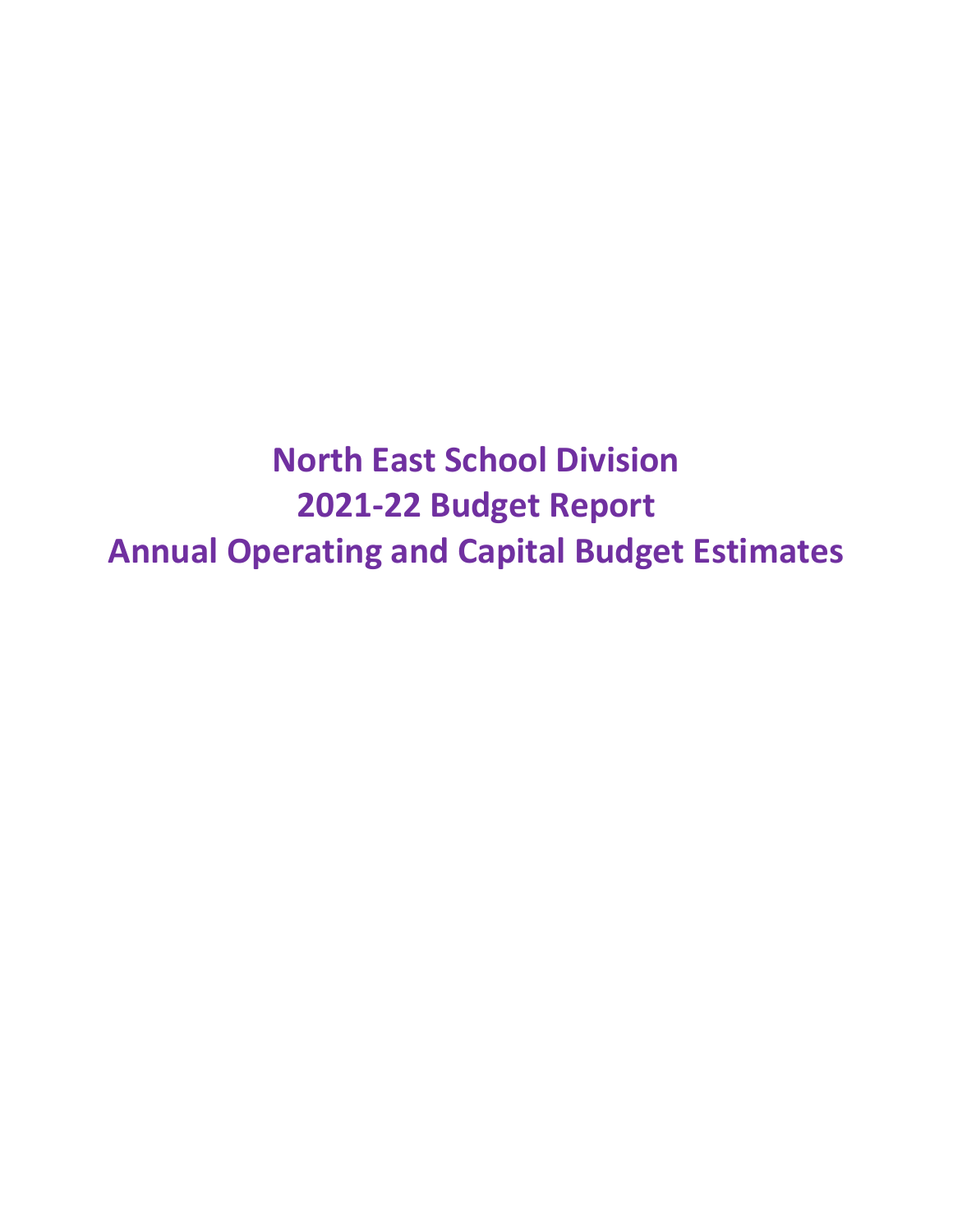# **Proposed Board Motion:**

**That the Board approve the annual operating and capital budget estimates for the fiscal year September 1, 2021 to August 31, 2022 as detailed in the** *2021-22 Budget Report***.**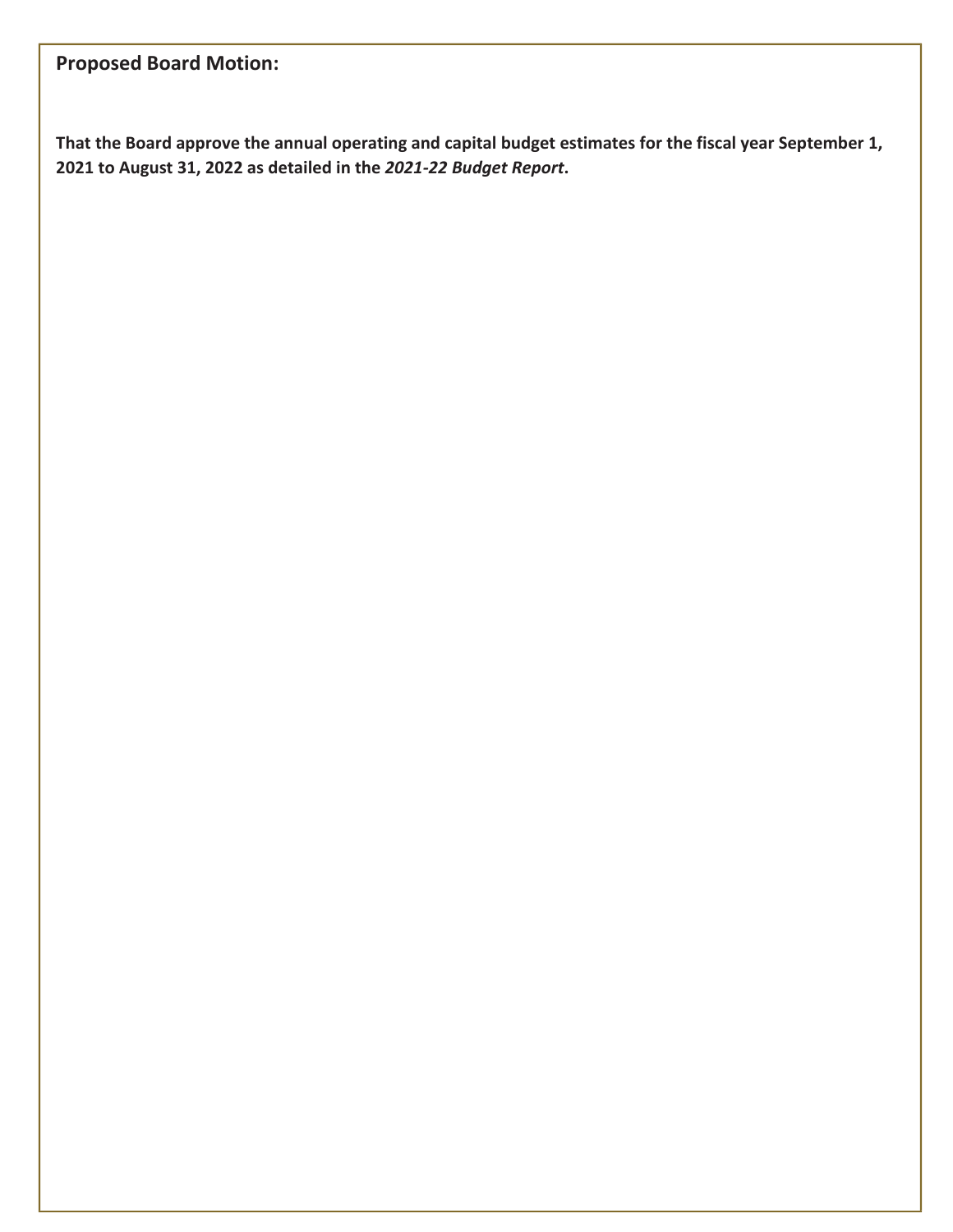### **North East School Division Budget 2021-22 Statement of Operations (Prepared using Public Sector Accounting Board (PSAB) Standards)**

|                       |                               |                |    | 2021-22       | 2020-21                |     |            |
|-----------------------|-------------------------------|----------------|----|---------------|------------------------|-----|------------|
|                       |                               | <b>Notes</b>   |    | <b>Budget</b> | <b>Budget</b>          |     | Variance   |
| <b>Revenues</b>       |                               |                |    |               |                        |     |            |
|                       | Grants                        | $\mathbf{1}$   | Ś. | 63,200,329    | \$<br>57,563,166       | \$  | 5,637,163  |
|                       | Tuition and related fees      | $\overline{2}$ |    | 486,440       | 589,800                |     | (103, 360) |
|                       | School generated funds        | 3              |    | 1,049,475     | 1,161,575              |     | (112, 100) |
|                       | Complementary services        |                |    | 627,258       | 617,504                |     | 9,754      |
|                       | <b>External services</b>      |                |    | 262,000       | 262,000                |     |            |
|                       | Other                         |                |    | 530,000       | 528,600                |     | 1,400      |
| <b>Total revenues</b> |                               |                | \$ | 66,155,502    | \$<br>60,722,645       | \$  | 5,432,857  |
|                       |                               |                |    |               |                        |     |            |
| <b>Expenses</b>       |                               |                |    |               |                        |     |            |
|                       | Governance                    | 4              | \$ | 265,060       | \$<br>285,875          | -\$ | (20, 815)  |
|                       | Administration                |                |    | 2,613,186     | 2,610,718              |     | 2,468      |
|                       | Instruction                   | 5              |    | 42,600,742    | 42,461,056             |     | 139,686    |
|                       | Plant                         | 6              |    | 11,295,145    | 9,964,278              |     | 1,330,867  |
|                       | Transportation                | 7              |    | 4,832,957     | 4,710,276              |     | 122,681    |
|                       | Tuition and related fees      | 8              |    | 249,280       | 267,520                |     | (18, 240)  |
|                       | School generated funds        | 3              |    | 993,336       | 1,074,236              |     | (80, 900)  |
|                       | <b>Complementary services</b> |                |    | 1,470,776     | 1,454,684              |     | 16,092     |
|                       | <b>External services</b>      |                |    | 361,232       | 365,073                |     | (3,841)    |
|                       | Other expenses                |                |    | 283,494       | 300,643                |     | (17,149)   |
| <b>Total expenses</b> |                               |                |    | 64,965,208    | 63,494,359             |     | 1,470,849  |
|                       |                               |                |    |               |                        |     |            |
| Surplus/(deficit)     |                               |                | \$ | 1,190,294     | \$<br>$(2,771,714)$ \$ |     | 3,962,008  |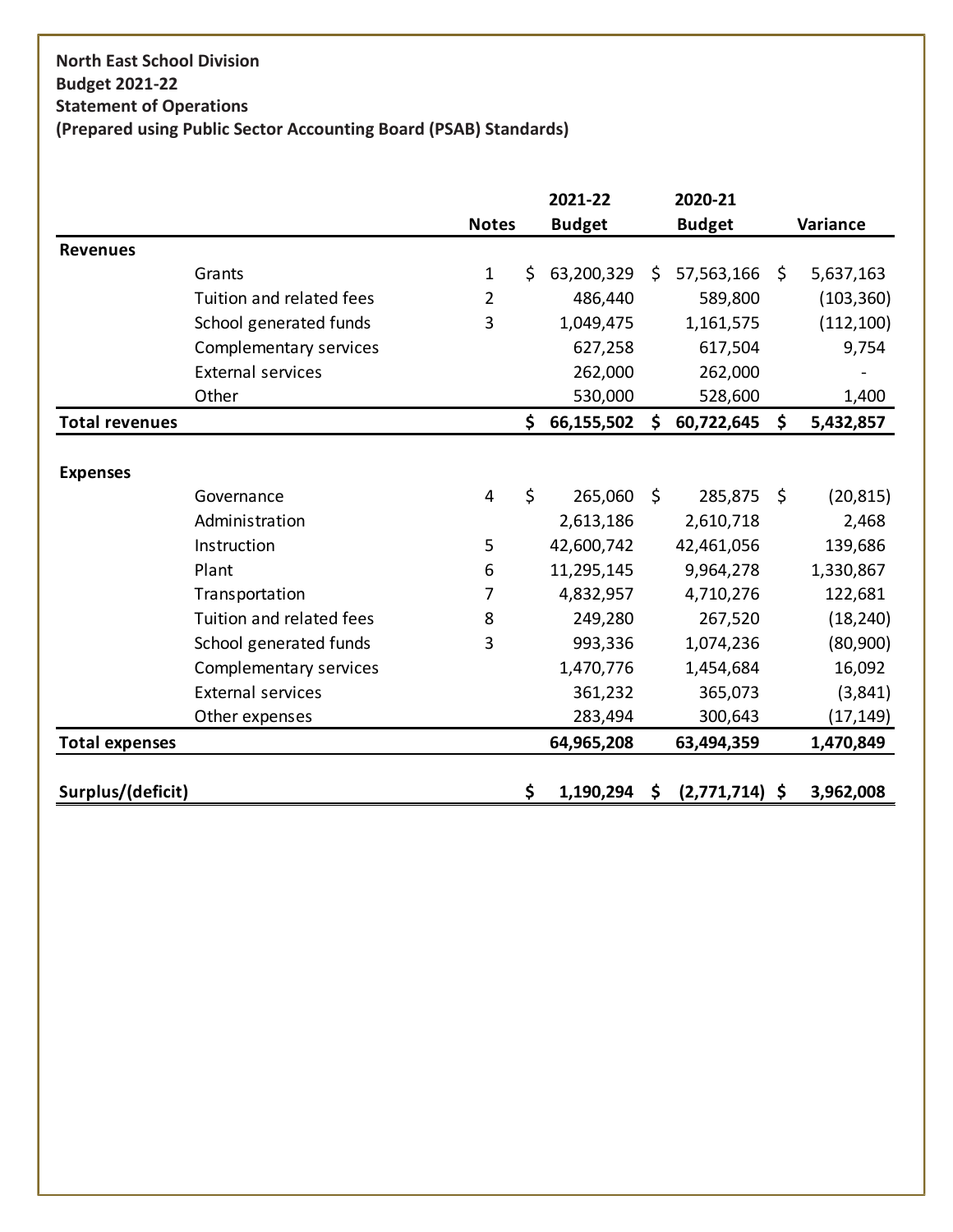## **North East School Division Budget 2021-22 Conversion to Cash Basis**

|                                              | 2021-22              |  | 2020-21          |  |             |  |
|----------------------------------------------|----------------------|--|------------------|--|-------------|--|
|                                              | <b>Budget</b>        |  | <b>Budget</b>    |  | Variance    |  |
| <b>PSAB surplus/(deficit)</b>                | \$<br>$1,190,294$ \$ |  | $(2,771,714)$ \$ |  | 3,962,008   |  |
| Tangible capital assets:                     |                      |  |                  |  |             |  |
| Purchases                                    | (7,903,500)          |  | (2,804,198)      |  | (5,099,302) |  |
| Proceeds from disposals                      | 11,000               |  | 11,000           |  |             |  |
| Long term debt:                              |                      |  |                  |  |             |  |
| Repayments for the year                      | (421,587)            |  | (404, 438)       |  | (17, 149)   |  |
| Non-cash items:                              |                      |  |                  |  |             |  |
| Amortization expense                         | 4,149,542            |  | 4,209,841        |  | (60, 299)   |  |
| Gain on disposals of tangible capital assets | (11,000)             |  | (11,000)         |  |             |  |
| <b>Employee Future Benefits expenses</b>     | 89,100               |  | 81,400           |  | 7,700       |  |
| Other cash requirements                      |                      |  |                  |  |             |  |
| Employee Future Benefits expected payments   | (24, 500)            |  | (21, 400)        |  | (3, 100)    |  |
|                                              |                      |  |                  |  |             |  |

*Deficit cash for the year \$ (2,920,651) \$ (1,710,509) \$ (1,210,142)*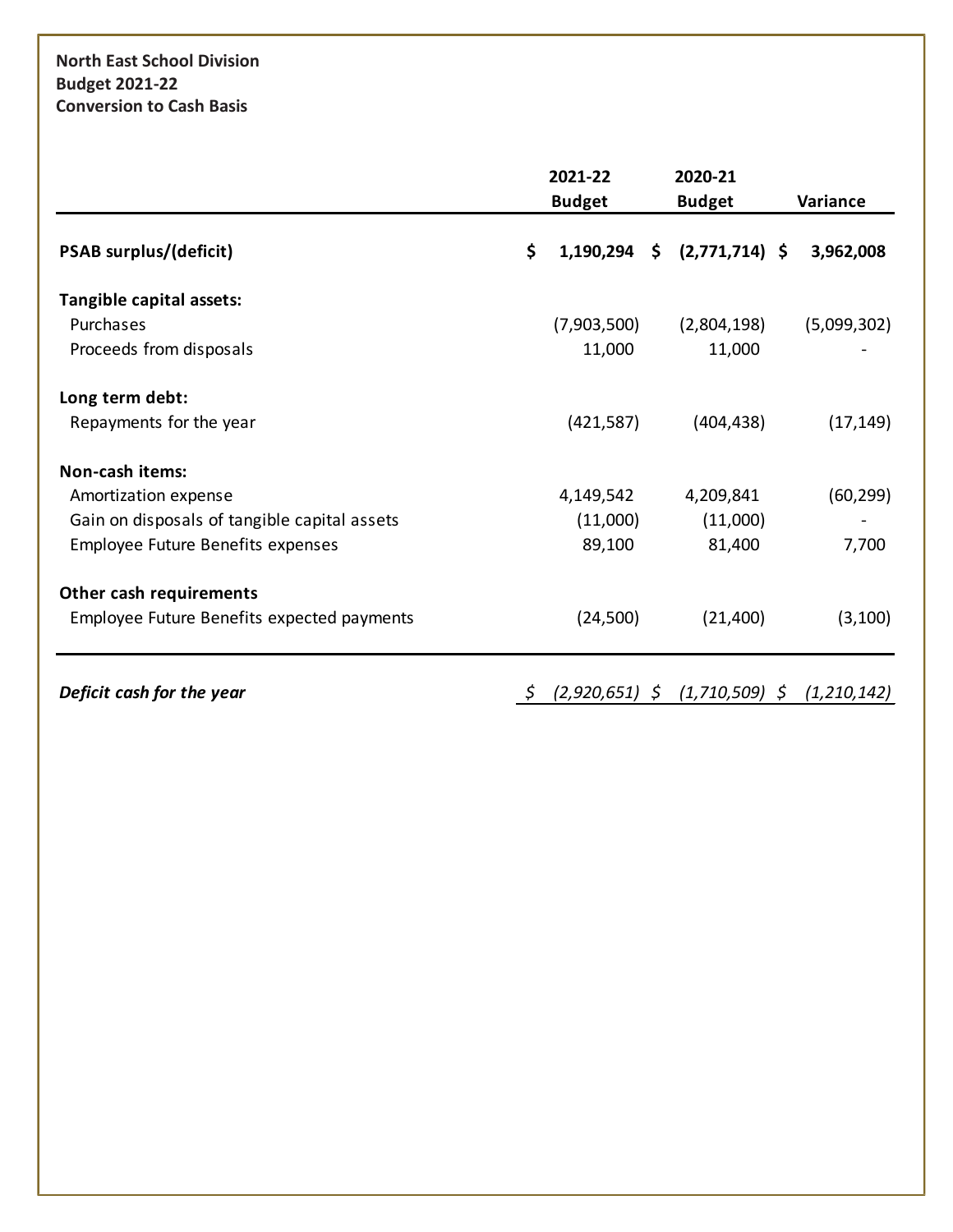### **North East School Division Budget 2021-22 Balancing the Budget**

|                                                                    | 2021-22<br><b>Budget</b>           | 2020-21<br><b>Budget</b> | Variance      |
|--------------------------------------------------------------------|------------------------------------|--------------------------|---------------|
| Deficit cash for the year                                          | $\mathfrak{S}$<br>$(2,920,651)$ \$ | $(1,710,509)$ \$         | (1, 210, 142) |
| Changes to the accumulated surplus (use of reserves):              |                                    |                          |               |
| Externally restricted accumulated surplus:                         |                                    |                          |               |
| Pandemic Support Funding                                           | 808,132                            |                          | 808,132       |
| Internally restricted accumulated surplus (major capital project): |                                    |                          |               |
| New School in Carrot River                                         | 268,000                            | $\overline{\phantom{m}}$ | 268,000       |
| Internally restricted accumulated surplus (school controlled):     |                                    |                          |               |
| School Generated Funds (net change)                                | 145,861                            | (22, 561)                | 168,422       |
| Unrestricted accumulated surplus:                                  |                                    |                          |               |
| Technology upgrades (capital)                                      | 176,000                            | 190,398                  | (14, 398)     |
| Technology upgrades (operating)                                    | 302,986                            | 487,506                  | (184, 520)    |
| Facilities - equipment replacement                                 |                                    | 75,000                   | (75,000)      |
| Furniture and equipment                                            |                                    | 98,800                   | (98, 800)     |
|                                                                    | 478,986                            | 851,704                  | (372,718)     |
| Internally restricted accumulated surplus:                         |                                    |                          |               |
| School Bus Replacement                                             | 712,700                            | 706,000                  | 6,700         |
| Vehicle Replacement                                                | 123,000                            | 120,000                  | 3,000         |
| Contingency - LED Project                                          |                                    | (200,000)                | 200,000       |
| Visible Learning                                                   |                                    | (170,000)                | 170,000       |
| Chemistry Labs in Schools - Chemical Clean-up                      |                                    | 150,000                  | (150,000)     |
| Computer Software Replacement and Software Upgrade                 |                                    | 330,000                  | (330,000)     |
| Contingency - Carbon Tax costs                                     |                                    | 175,000                  | (175,000)     |
| Surveillance Equipment Replacement                                 |                                    | 55,000                   | (55,000)      |
| Digital Projector Replacement                                      |                                    | 20,000                   | (20,000)      |
|                                                                    | 835,700                            | 1,186,000                | (350,300)     |
| Preventative Maintenance and Renewal (PMR):                        |                                    |                          |               |
| PMR projects                                                       | 2,137,460                          | 1,275,760                | 861,700       |
| PMR funding                                                        | (1,753,488)                        | (1,580,394)              | (173,094)     |
|                                                                    | 383,972                            | (304, 634)               | 688,606       |
|                                                                    | \$<br>\$                           | \$                       |               |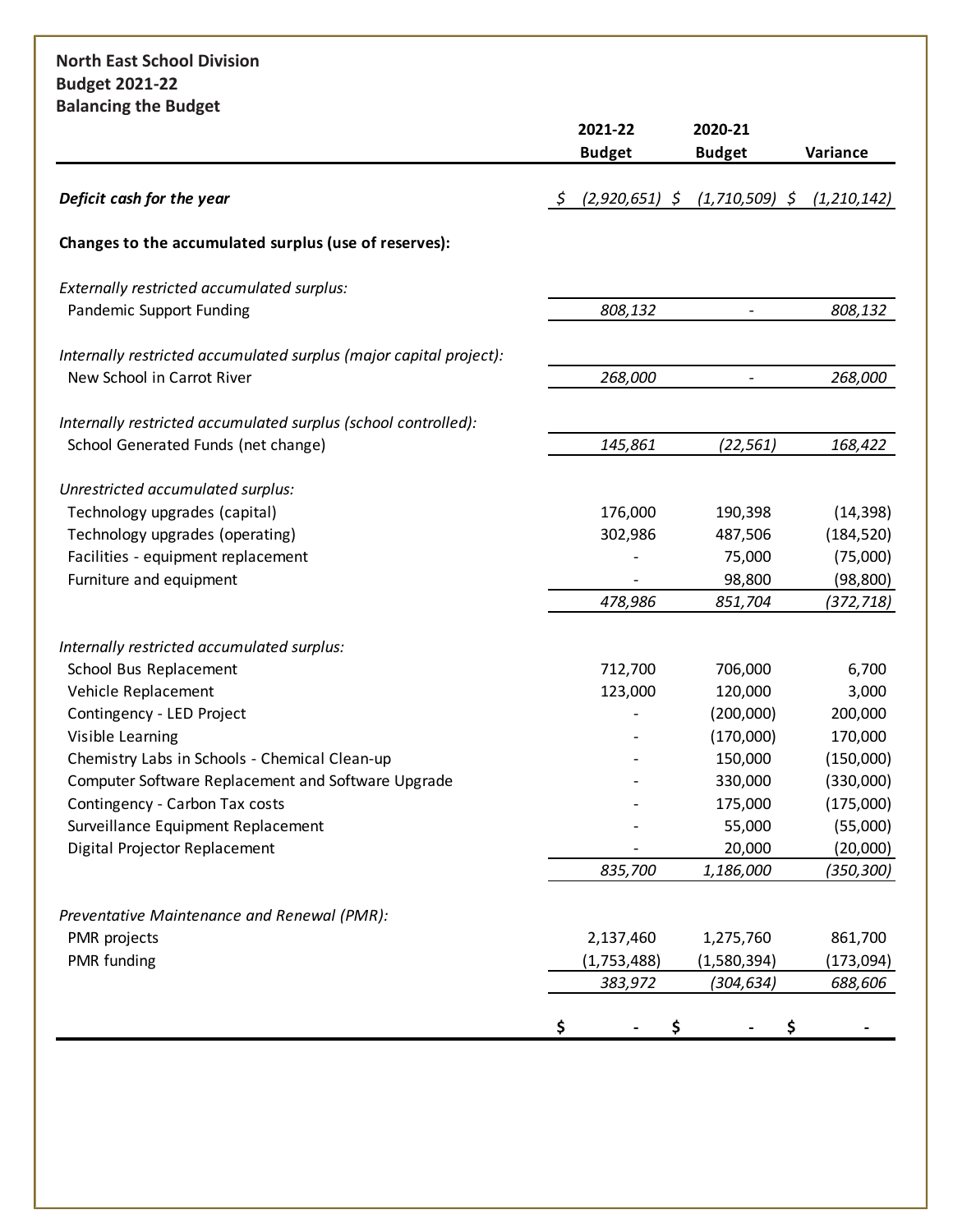#### **North East School Division Budget 2021-22 Notes (to Statement of Operations)**

1. The funding from the province for the new kindergarten to grade twelve school in Carrot River is expected to be approximately \$5.2 million more than the prior year. Construction of the new school will start during the 2021-22 fiscal year; therefore, there will be more expenditures and grant revenue related to this project in 2021-22. The 2020-21 budget only included funding for the planning and design of the new school. The Preventative Maintenance and Renewal (PMR) funding is expected to be approximately \$170,000 more than the 2020-21 budget. The amount paid by the province on behalf of the school division for CommunityNet has been included in the 2021-22 budget. This had not been reported in prior budgets and results in an increase in grant revenue of \$215,500 and instruction expenses by the same amount.

2. There are less First Nations students expected during the 2021-22 fiscal year. First Nations students that live on reserves and attend school at the North East School Division are funded by the federal government.

3. The budgets for the school generated funds are determined annually by the principals of the schools. There are less fundraising activities planned for the 2021-22 school year and correspondingly less expenses.

4. There was a general election during 2020-21 which resulted in additional expenses.

5. There are cost increases due to the annual percentage increases in the collective agreements of the teachers and support staff. The 2021-22 budget also includes approximately 12 less full time equivalent teachers due an expected decrease in student enrolment and a change in the staffing formula that has been implemented over a two year time period starting in 2020-21. The amount paid by the province on behalf of the school division for CommunityNet has been included in the 2021-22 budget. This had not been reported in prior budgets and results in an increase in grant revenue and instruction expenses by the same amount. There are also additional COVID pandemic support costs included in the budget.

6. There are more Preventative Maintenance and Renewal projects planned in 2021-22 which results in an estimated increase of \$861,700. To continue with the pandemic support at the schools, there are additional caretakers included in the 2021-22 budget.

7. Amortization expense has increased by approximately \$83,000. This is a non-cash item.

8. Tuition fee expenses relate to the students under twenty-two years of age in the Adult Basic Education course at Cumberland College. Less students are expected in 2021-22. This is fully funded by the province.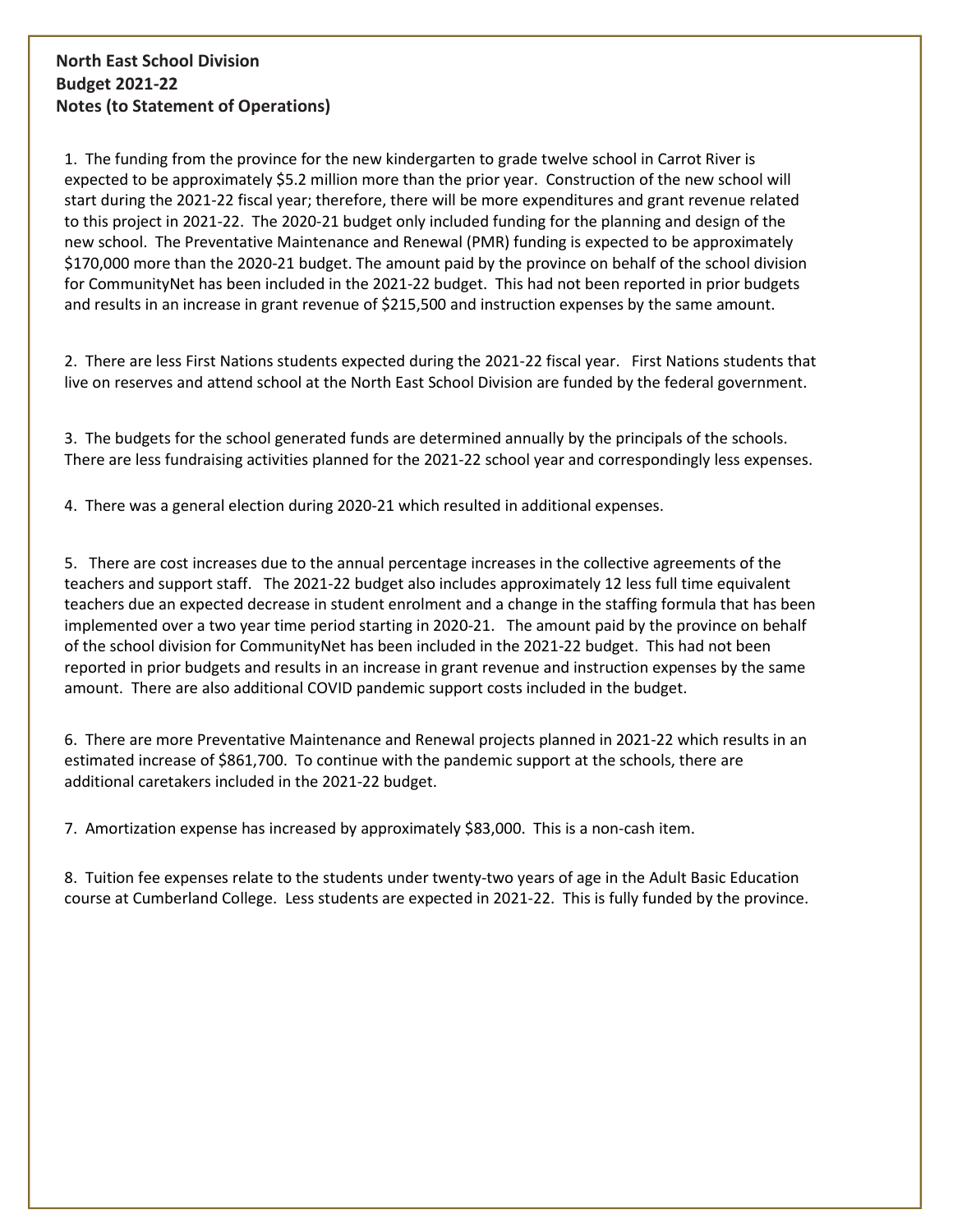## **North East School Division Budget 2021-22 Tangible Capital Assets**

|                               |              | 2021-22       | 2020-21       |                 |
|-------------------------------|--------------|---------------|---------------|-----------------|
|                               | <b>Notes</b> | <b>Budget</b> | <b>Budget</b> | <b>Variance</b> |
|                               |              |               |               |                 |
| New Carrot River school       | 1            | \$6,582,000   | \$1,100,000   | 5,482,000       |
| Computer hardware             |              | 184,000       | 179,398       | 4,602           |
| School buses                  |              | 712,700       | 706,000       | 6,700           |
| Furniture and equipment       | 2            | 129,300       | 173,800       | (44,500)        |
| Playground equipment          |              | 161,500       | 184,000       | (22,500)        |
| <b>Vehicles</b>               | 3            | 123,000       | 120,000       | 3,000           |
| Computer software             | 4            | 11,000        | 341,000       | (330,000)       |
|                               |              |               |               |                 |
| Total tangible capital assets |              | \$7,903,500   | \$2,804,198   | \$5,099,302     |

#### **Notes:**

1. Construction of the new school in Carrot River will start during the 2021-22 fiscal year. There were planning and design costs in 2020-21.

2. The Facilities Department has reallocated \$35,000 to expenses from tangible capital assets.

3. The following vehicles are included the 2021-22 budget: two new half-ton trucks for the Facilities Department and one sports utility vehicle for Student Support Services.

4. A new human resources/payroll/finance software was included in the 2020-21 budget.